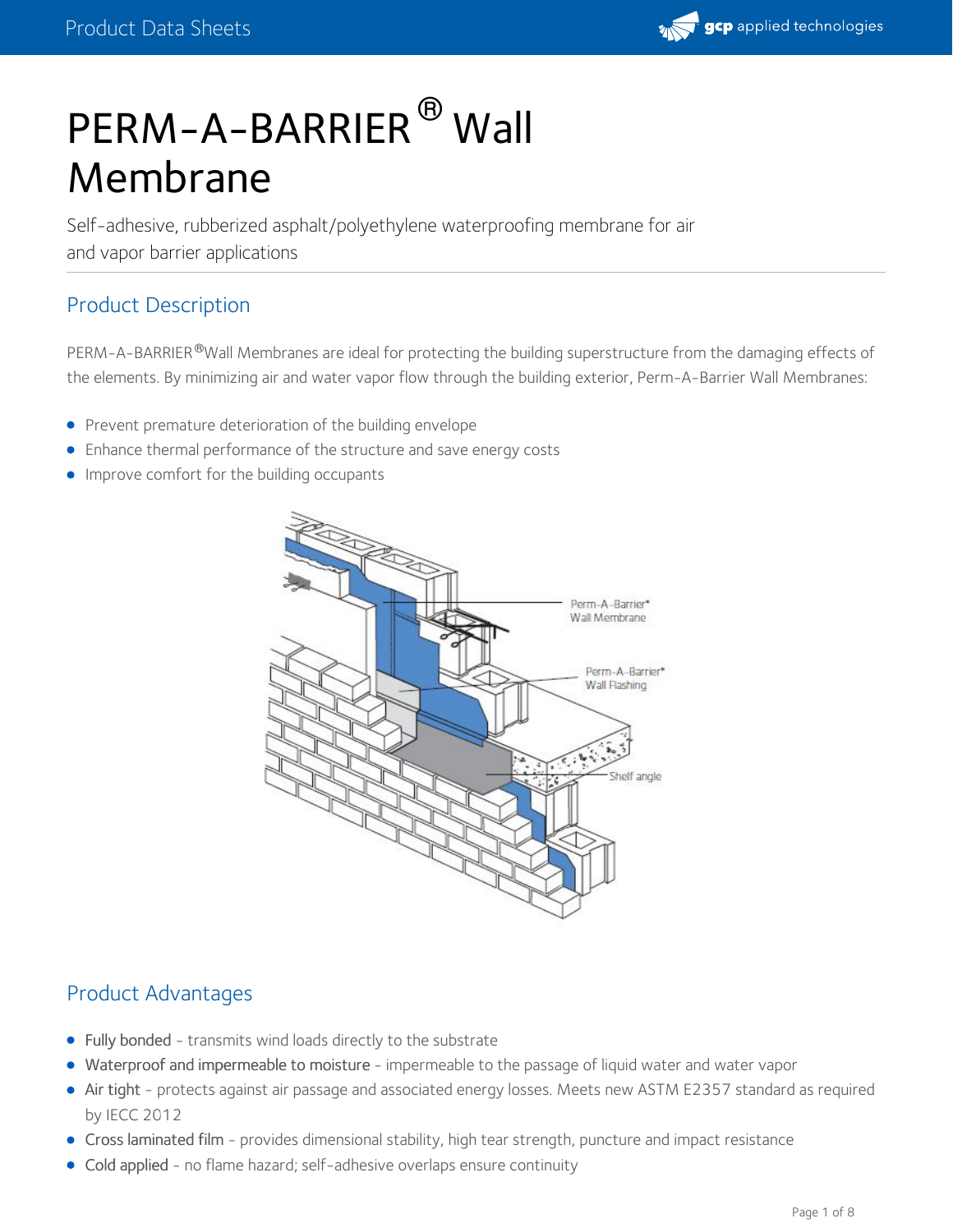

- Flexible accommodates minor settlement and shrinkage movement
- Controlled thickness factory made sheet ensures constant, non-variable site application
- Aggressive, conformable adhesive allows self-sealing around mechanical fasteners
- Wide application window
	- PERM-A-BARRIER<sup>®</sup> Wall Membrane surface and ambient temperatures at  $5^{\circ}$ C (40°F) and above
	- PERM-A-BARRIER® Low Temperature Wall Membrane surface and ambient temperatures between 25°F (-4°C) and 60°F (16°C)
	- PERM-A-BARRIER® High Temperature Wall Membrane for use at in-service temperatures between 150°F (65°C) and 180°F (82°C)

# System Components

- PERM-A-BARRIER® Wall Membrane standard grade for use at installation temperatures above 40°F (5°C)
- PERM-A-BARRIER® Low Temperature Wall Membrane low temperature grade for use at installation temperatures between  $25^{\circ}F(-4^{\circ}C)$  and  $60^{\circ}F(16^{\circ}C)$
- PERM-A-BARRIER® High Temperature Wall Membrane for use where in-service temperatures are between 150°F (65°C) and 180°F (82°C)
- PERM-A-BARRIER® Primer Plus water-based vapor permeable primer used to facilitate tenacious adhesion of Perm-A-Barrier self-adhered membranes to the substrate
- PERM-A-BARRIER WB Primer high tack, water-based primer for use with Perm-A-Barrier Wall Membranes on **®** cementitious and exterior gypsum wallboards
- **BITUTHENE<sup>®</sup> Primer B2 LVC** low VOC primer for priming green concrete and damp surfaces
- S100 Sealant one part neutral curing, ultra low modulus silicone sealant for sealing penetrations, terminations, brick ties and final terminations
- **BITUTHENE<sup>®</sup> Mastic** rubberized asphalt mastic for sealing penetrations, terminations, brick ties, etc.
- BITUTHENE® Liquid Membrane two component, trowel grade, asphalt modified urethane for sealing patches, terminations, brick ties, etc.
- PERM-A-BARRIER **®** Wall Flashing fully adhered through wall flashing system
- **PERM-A-BARRIER® Detail Membrane** fully adhered flashing for protecting and sealing critical detail areas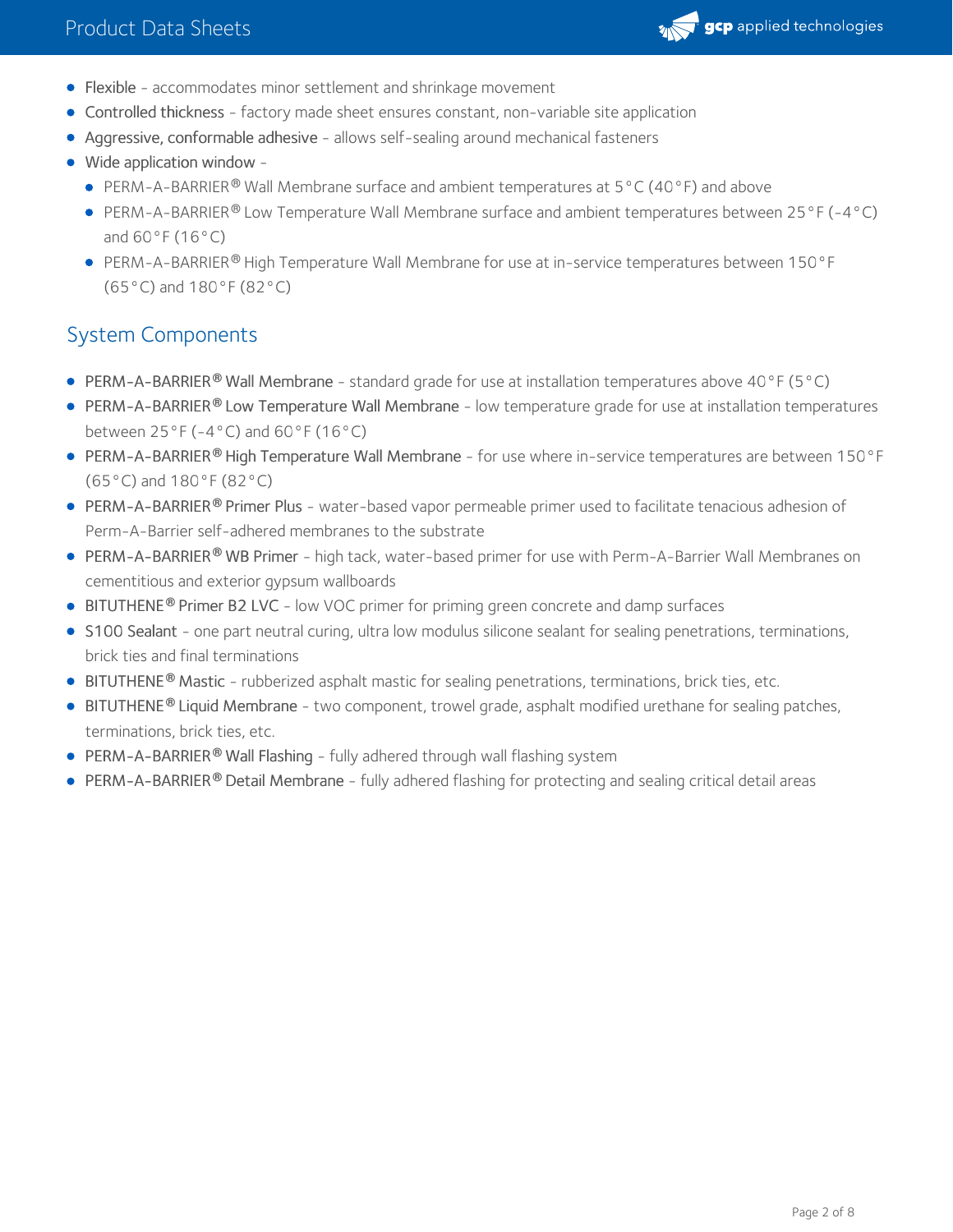# Installation

# Safety

PERM-A-BARRIER®products must be handled properly. Vapors from the mastic and solvent-based primer are harmful and flammable. For these products, the best available information on safe handling, storage, personal protection, health and environmental considerations has been gathered. Refer to product label and Safety Data Sheet before use. All users should acquaint themselves with this information prior to working with the material. Carefully read detailed precaution statements on the product labels and SDS before use. SDSs can be obtained from our web site at gcpat.com or by contacting us toll free at 866-333-3SBM (3726).

# Surface Preparation

Surface must be smooth, clean, dry and free of voids, spalled areas, loose aggregate, loose nails, sharp protrusions or other matter that will hinder the adhesion or regularity of the wall membrane installation. Clean loose dust or dirt from the surface to which the wall membrane is to be applied by wiping with a clean, dry cloth or brush.

If the substrate is damp, allow to dry or use BITUTHENE®Primer B2 LVC to prepare the area to receive the membrane.

# **Temperature**

PERM-A-BARRIER®Low Temperature Membrane may be applied only in dry weather when air and surface temperatures are between 25°F (-4°C) and 60°F (16°C). PERM-A-BARRIER ®Wall Membrane and PERM-A-BARRIER  $^\circledR$ High Temperature Wall Membrane may be applied only in dry weather when air and surface temperatures are above 40°F (5°C).

## Application

PERM-A-BARRIER®Primer Plus and PERM-A-BARRIER®WB Primer are water-based primers which impart an aggressive, high tack finish on the treated substrate. They are packaged ready to use and are specifically designed to facilitate tenacious adhesion of PERM-A-BARRIER®Wall Membranes to various substrates including glass-mat faced gypsum sheathing. Refer to Technical Letter 2, Substrate Preparation for Application of Perm-A-Barrier Products to GlassMat Faced Gypsum Sheathing for priming requirements on specific glass-mat faced sheathing products.

## Membrane Application

Cut membrane into easily handled lengths. Apply membrane horizontally or vertically to primed substrates receiving post-applied masonry anchors (ties), such as gypsum sheathing.

Apply PERM-A-BARRIER®Wall Membranes horizontally to the primed blockwork with projecting masonry anchors (ties), beginning at the base of the wall. Each length of the membrane must be installed so that the upper edge runs continuously along the underside of the line of masonry anchors (ties). Subsequent sheets applied above must overlap the sheet below by 2 in. (51 mm) immediately below the line of anchors (ties). Since the membrane width appropriate for this application of 18 in. (457 mm) is wider than the typical spacing between the lines of anchors (ties) 16 in. (406 mm), it will be necessary to cut the membrane at the location of the tie wires projecting from the wall to enable the sheet to be laid in place. End laps that occur in subsequent lengths that follow should maintain a minimum overlap of 2 in. (51 mm). See Figures 1 and 2.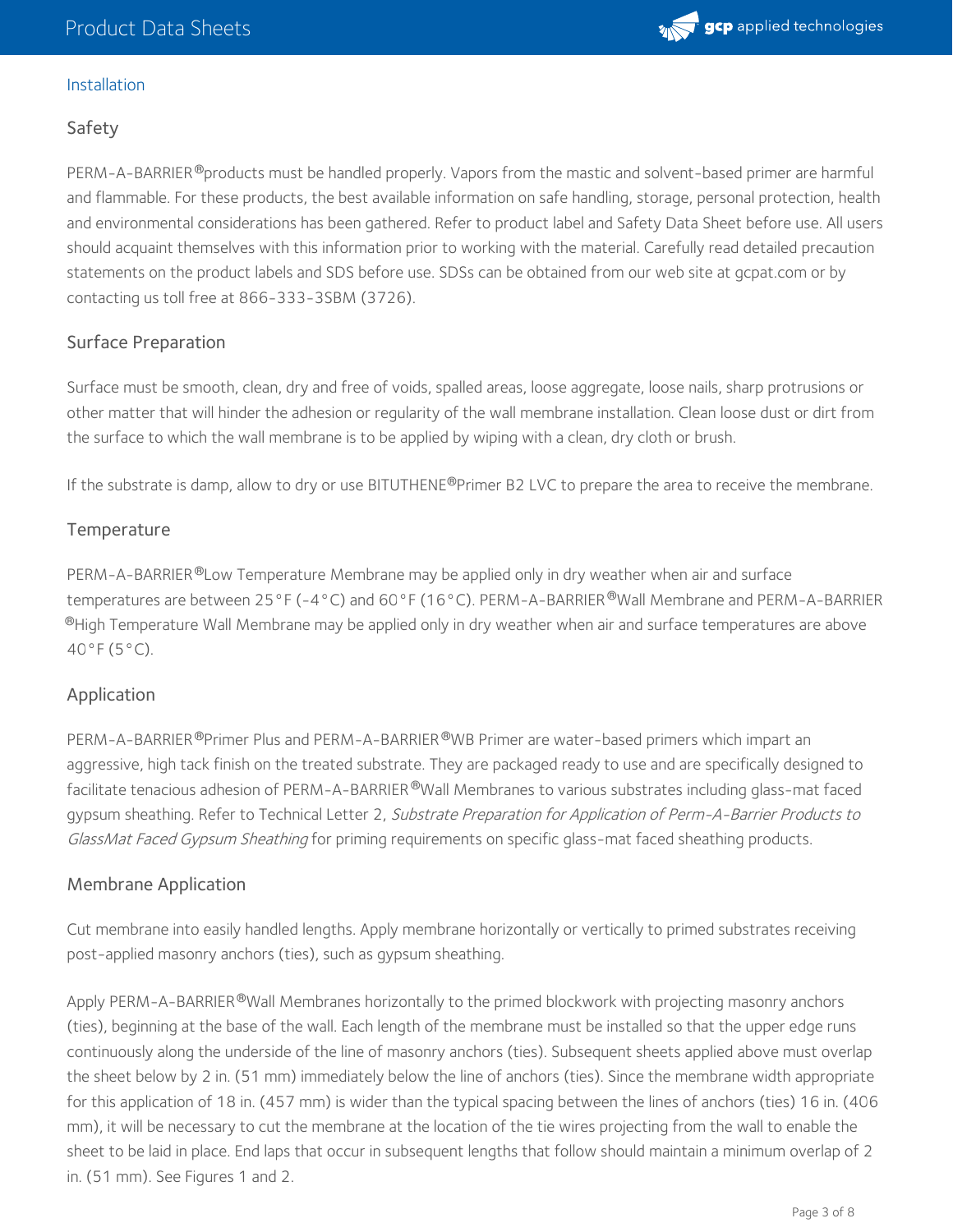

The membrane must be pressed firmly into place with a hand roller or the back of a utility knife as soon as possible, ensuring continuous and intimate contact with the substrate to prevent water from migrating under the membrane.



For PERM-A-BARRIER®High Temperature Wall Membrane, secure top edge of membrane with mechanical termination bar fastened securely into the structure.

In certain applications such as on soffits, ceilings or substrates such as oriented strand board (OSB), backnail the membrane along the side lap prior to installing the next sheet of membrane to ensure positive contact to the substrate. Additional fastening may be required through the field of the membrane in these applications and must be sealed with S100 Sealant, BITUTHENE®Liquid Membrane or BITUTHENE®Mastic.

Apply S100 Sealant, BITUTHENE®Mastic or BITUTHENE®Liquid Membrane to seal around the tie wire projections. Fit the PERM-A-BARRIER®Wall Membrane tightly around all penetrations through the membrane and seal using S100 Sealant, or BITUTHENE ®Liquid Membrane.

Continue the membrane into all openings in the wall area, such as windows, doors, etc., and terminate at points that will prevent interior visibility. The installation must be made continuous at all framed openings. Coordinate installation of the Perm-A-Barrier Wall Membrane with the roofing trade to ensure continuity with the roofing system at this critical transition area.

At the end of each working day, if the wall has been only partially covered, apply a bead of BITUTHENE®Mastic or BITUTHENE®Liquid Membrane along the top edge of the membrane at its termination to prevent vertical drainage of precipitation from penetrating the end and undermining the membrane adhesion. Tool the BITUTHENE  $^\circledR$ Mastic or BITUTHENE ®Liquid Membrane to ensure it is worked into the surface. For final terminations that will not be covered with membrane, S100 Sealant can be used in lieu of BITUTHENE®Mastic or BITUTHENE®Liquid Membrane. Inspect the membrane before covering and repair any punctures, damaged areas or inadequately lapped seams.

All non water shedding edges must be sealed with S100 Sealant, BITUTHENE®Liquid Membrane or BITUTHENE®Mastic.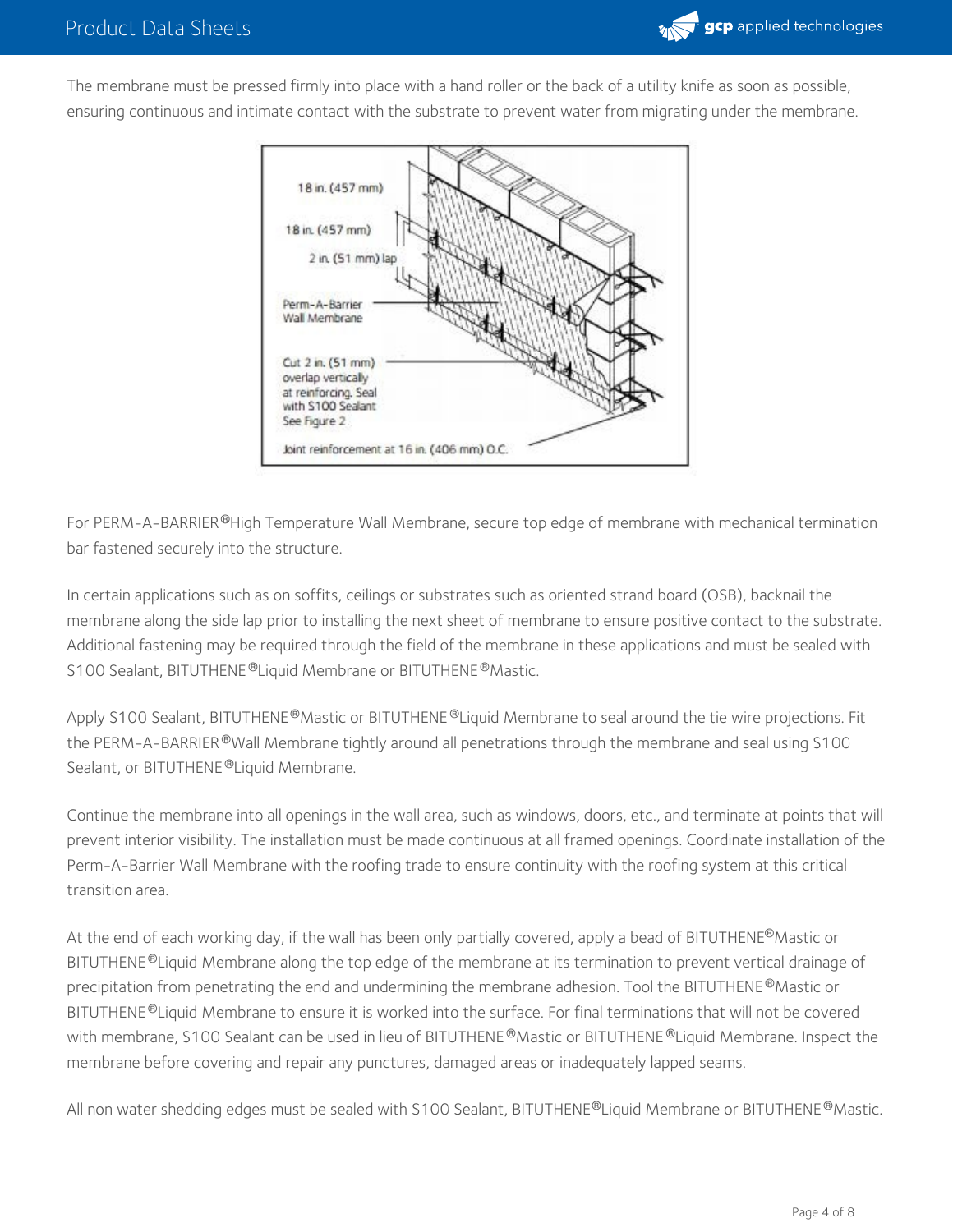

## Membrane Repairs

Repairs must be made using PERM-A-BARRIER®Wall Membrane sized to extend 6 in. (150 mm) in all directions from the perimeter of the affected area. The repair piece must be pressed into place with a hand roller as soon as possible to ensure continuous and intimate contact with the substrate.

#### Membrane Protection

PERM-A-BARRIER®Wall Membranes must be protected from damage by other trades or construction materials.

# Storage and Handling Information

All materials must be protected from rain and physical damage. Pallets of PERM-A-BARRIER®Wall Membrane must not be double stacked on the job site. Provide cover on top and all sides, allowing for adequate ventilation. Store membrane where temperatures will not exceed 90°F (32°C) for extended periods. All products must be stored in a dry area away from high heat, flames or sparks. Store only as much material at point of use as is required for each day's work.



# Limitations

PERM-A-BARRIER®Wall Membrane systems must not be applied in areas where they will be permanently exposed to UV light and must be covered within a reasonable amount of time, not to exceed 60 days. Refer to Technical Letter 19, Exposure Guidelines for PERM-A-BARRIER <sup>®</sup>Self-Adhered Membranes.

PERM-A-BARRIER®Wall Membrane Systems and all other PERM-A-BARRIER®self-adhered membranes should not be applied over S100 Sealant.

# **Warranty**

PERM-A-BARRIER®products are warranted to be free of defects in manufacture for a period of 5 years. Material will be provided at no charge to replace any defective product.

# Technical Service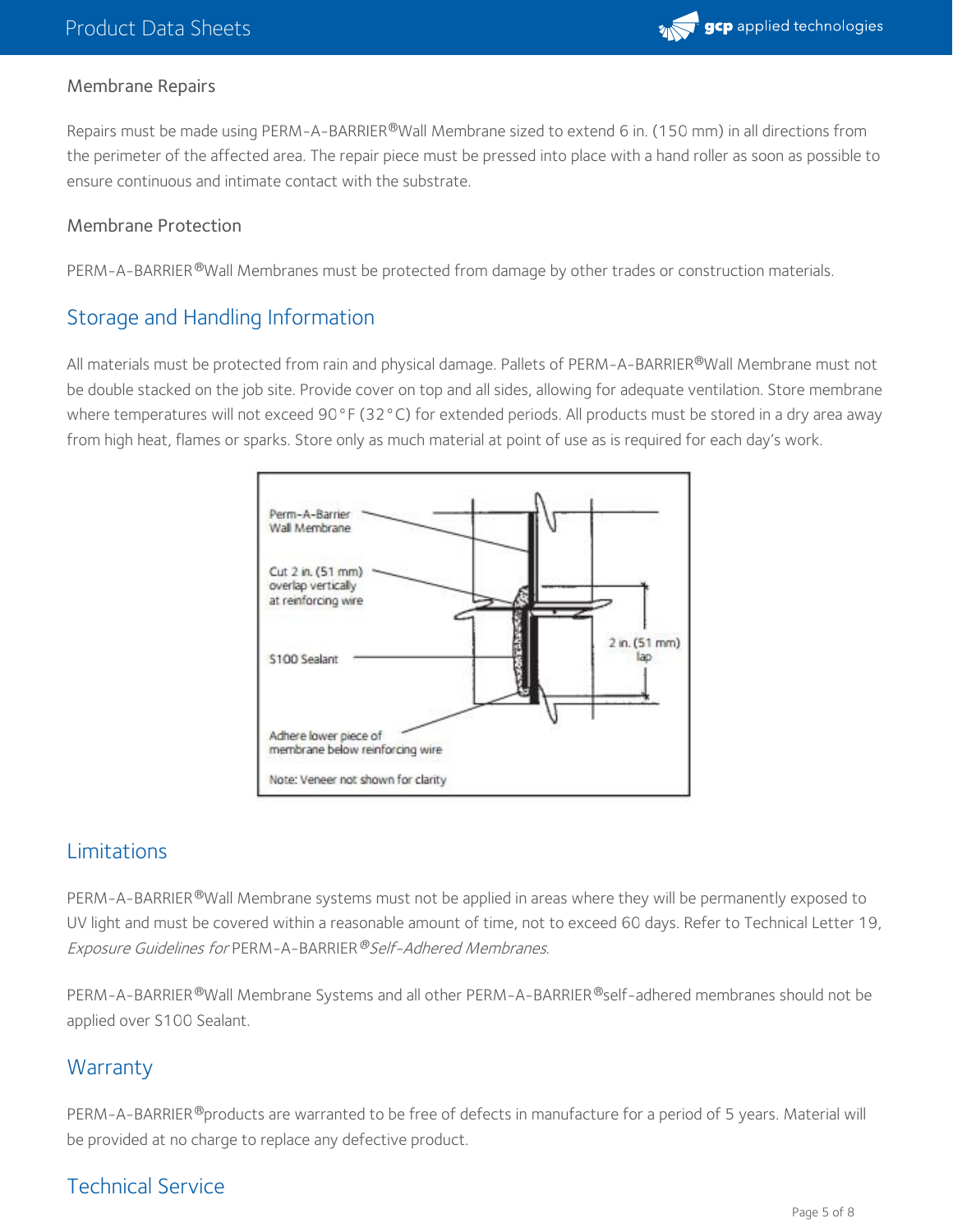

Support is provided by full-time technically trained GCP field sales representatives and technical service personnel, backed by a central research and development technical services staff.

# Supply

| 1                                                        | <b>UNIT OF SALE</b> | <b>APPROXIMATE COVERAGE</b>                                   | <b>WEIGHT</b> | <b>PALLETIZATION</b>                 |
|----------------------------------------------------------|---------------------|---------------------------------------------------------------|---------------|--------------------------------------|
| PERM-A-BARRIER® Wall<br>Membranes                        | 1 roll              | 225 ft <sup>2</sup> (20.9 m <sup>2</sup> ) per roll           | 67 lbs/roll   | 25 cartons (25 rolls) per pallet     |
|                                                          |                     | 3 x 75 ft (0.9 x 25 m) roll                                   |               |                                      |
| PERM-A-BARRIER® Wall<br>Flashing                         |                     |                                                               |               |                                      |
| 12 in. (305 mm)                                          | 3 rolls             | 75 linear ft per roll                                         | 25 lbs/roll   | 25 cartons (75 rolls) per pallet     |
| 18 in. (457 mm)                                          | 2 rolls             | 75 linear ft per roll                                         | 37.5 lbs/roll | 25 cartons (50 rolls) per pallet     |
| 24 in. (610 mm)                                          | 1 roll              | 75 linear ft per roll                                         | 55 lbs/roll   | 35 cartons (35 rolls) per pallet     |
| 36 in. (914 mm)                                          | 1 roll              | 75 linear ft per roll                                         | 75 lbs/roll   | 25 cartons (25 rolls) per pallet     |
| PERM-A-BARRIER® Detail<br>Membrane                       |                     |                                                               |               |                                      |
| 6 in. (152 mm)                                           | 6 rolls             | 75 linear ft per roll                                         | 11 lbs/roll   | 25 cartons (150 rolls) per<br>pallet |
| 9 in. (225 mm)                                           | 4 rolls             | 75 linear ft per roll                                         | 16 lbs/roll   |                                      |
| 12 in. (305 mm)                                          | 3 rolls             | 75 linear ft per roll                                         | 22 lbs/roll   | 25 cartons (100 rolls) per<br>pallet |
|                                                          |                     |                                                               |               | 25 cartons (75 rolls) per pallet     |
| BITUTHENE® Mastic - 5 gal<br>pail                        | 1 pail              | approx. 120 ft <sup>2</sup> at 60 mils                        | 54 lbs/pail   | 36 pails per pallet                  |
| BITUTHENE® Mastic - 30 oz<br>tube                        | 12 tubes            | approx. 30 linear ft x 1/4 in.<br>bead                        | 32 lbs/carton | 72 cartons (864 tubes) per<br>pallet |
| S100 Sealant - 29 oz.<br>Cartridge                       | 1 cartridge         | approx. 30 linear ft x 1/4 in.<br>bead                        | 29 oz.        | 10 cartridges/ carton                |
|                                                          |                     |                                                               |               | 42 cartons/ pallet                   |
| BITUTHENE <sup>®</sup> Liquid<br>Membrane - 1.5 gal pail | 1 pail              | approx. 200 Linear ft/gal @ 1" 16 lbs/pail<br>wide x 90 mils. |               | 100 pails per pallet                 |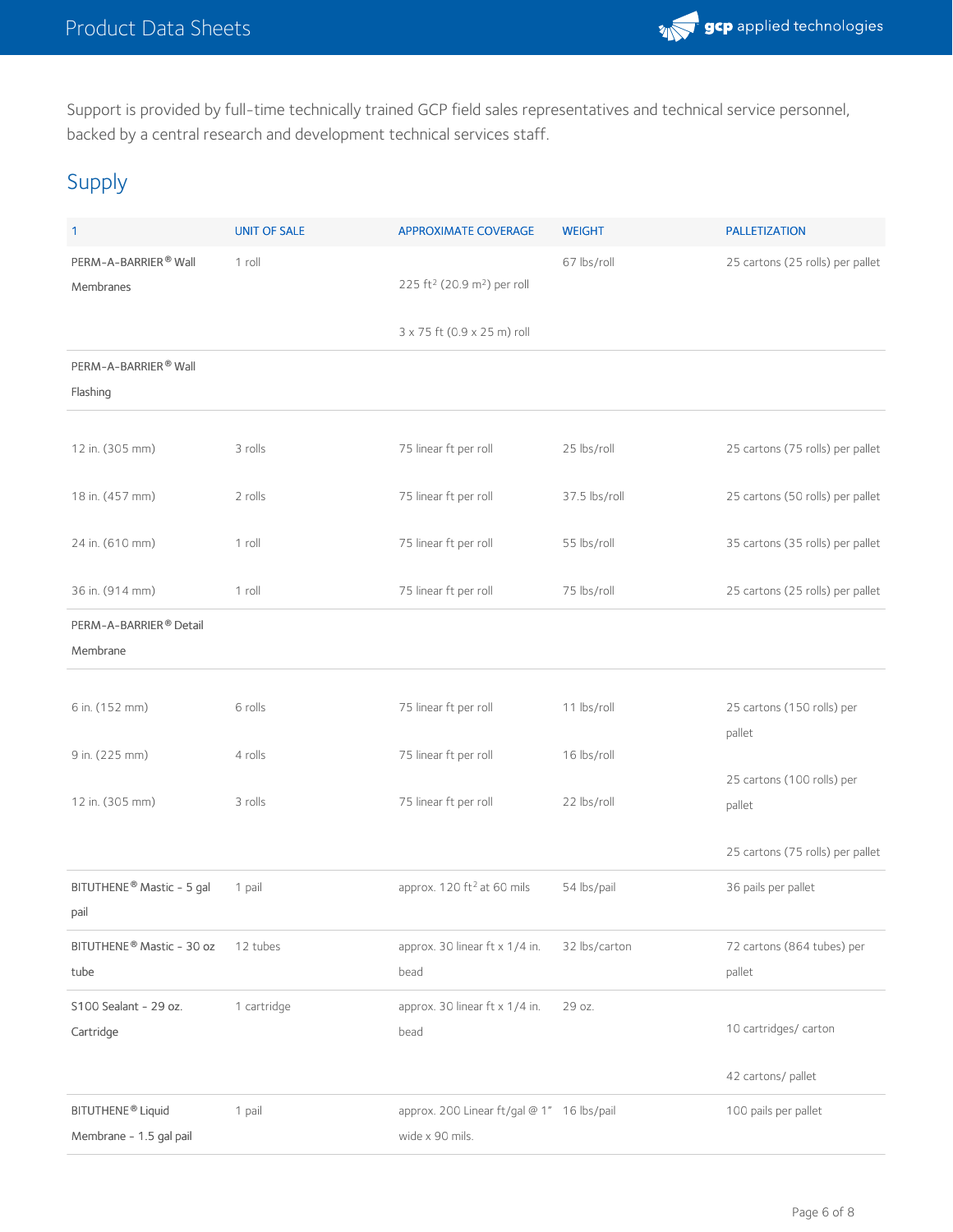

| BITUTHENE <sup>®</sup> Liquid                               | 1 pail | approx. 200 Linear $ft$ /qal @ 1" 44 lbs/pail                    |             | 24 pails per pallet |
|-------------------------------------------------------------|--------|------------------------------------------------------------------|-------------|---------------------|
| Membrane - 4 gal pail                                       |        | wide x 90 mils.                                                  |             |                     |
| PERM-A-BARRIER <sup>®</sup> Primer<br>Plus - 5 gal pail     | 1 pail | $450 - 500$ ft <sup>2</sup> /gal $(11 - 12)$<br>$m^2/L$ )        | 43 lbs/pail | 36 pails per pallet |
| PERM-A-BARRIER® WB<br>Primer 1 - 5 gal pail                 | 1 pail | 250-350 ft <sup>2</sup> /gal (6-8 m <sup>2</sup> /L) 45 lbs/pail |             | 32 pails per pallet |
| BITUTHENE <sup>®</sup> Primer B2 LVC - 1 pail<br>5 gal pail |        | $325 - 425$ ft <sup>2</sup> /gal (7.5-10)<br>$m^2/L$ )           | 44 lbs/pail | 48 pails per pallet |

# Physical Properties

|                                                                                   | PERM-A-BARRIER <sup>®</sup> WALL<br><b>MEMBRANE</b> | PERM-A-BARRIER <sup>®</sup> LOW<br><b>TEMPERATURE</b> | PERM-A-BARRIER <sup>®</sup> HIGH<br><b>TEMPERATURE</b>                                                                                             | <b>TEST METHOD</b>       |
|-----------------------------------------------------------------------------------|-----------------------------------------------------|-------------------------------------------------------|----------------------------------------------------------------------------------------------------------------------------------------------------|--------------------------|
| Thickness                                                                         | $3/64$ in. $(1$ mm)                                 | 3/64 in. (1 mm)                                       | $3/64$ in. $(1$ mm)                                                                                                                                | ASTM D3767 method A      |
| Minimum tensile strength,<br>membranes                                            | 400 psi (2.8 MPa)                                   | 400 psi (2.8 MPa)                                     | 400 psi (2.8 MPa)                                                                                                                                  | ASTM D412 die C modified |
| Minimum tensile strength, film 5000 psi (34.5 MPa)                                |                                                     | 5000 psi (34.5 MPa)                                   | 5000 psi (34.5 MPa)                                                                                                                                | ASTM D412 die C modified |
| Minimum elongation, to failure 200%<br>of rubberized asphalt                      |                                                     | 200%                                                  | 200%                                                                                                                                               | ASTM D412 die C modified |
| Pliability, at 180° bend over 1 Pass at -25°F (-32°C)<br>in. (25 mm) mandrel      |                                                     | Pass at -45°F (-43°C)                                 | Pass at -25°F (-32°C)                                                                                                                              | ASTM D1970               |
| Nail Sealability                                                                  | Pass                                                | Pass                                                  | Pass                                                                                                                                               | ASTM D1970               |
| Crack cycling, 1/8 in. (3.2)<br>mm) at -25°F (-32°C)                              | Unaffected                                          | Unaffected                                            | Unaffected                                                                                                                                         | ASTM C836                |
| Minimum puncture resistance,<br>membrane                                          | 40 lbs (178 N)                                      | 40 lbs (178 N)                                        | 40 lbs (178 N)                                                                                                                                     | ASTM E154                |
| Lap peel adhesion at<br>minimum application<br>temperature                        | 4 lbs/in. width (700 N/m)                           | 5 lbs/in. width (875 N/m)                             | 4 lbs/in. width (700 N/m)                                                                                                                          | ASTM D1876 modified      |
| Maximum permeance to<br>water vapor transmission                                  |                                                     |                                                       | 0.05 perms/(Pa.s.m <sup>2</sup> ) (2.9 ng) 0.05 perms/(Pa.s.m <sup>2</sup> ) (2.9 ng) 0.05 perms/(Pa.s.m <sup>2</sup> ) (2.9 ng) ASTM E96 method B |                          |
| Air permeance of in-<br>place membrane <sup>1</sup>                               | 0.0002 cfm/ft <sup>2</sup> (<0.001<br>$L/s/m2$ )    | 0.0002 cfm/ft <sup>2</sup> (<0.001<br>$L/s/m2$ )      | 0.0002 cfm/ft <sup>2</sup> (<0.001<br>$L/s/m2$ )                                                                                                   | <b>ASTM E2178</b>        |
| Assembly air permeance at<br>1.57 psf (75 Pa) pressure<br>difference <sup>2</sup> | <0.0008 cfm/ft <sup>2</sup> (<0.004<br>$L/s/m2$ )   | <0.0008 cfm/ft <sup>2</sup> (<0.004<br>$L/s/m2$ )     | <0.0008 cfm/ft <sup>2</sup> (<0.004<br>$L/s/m2$ )                                                                                                  | <b>ASTM E2357</b>        |
| Air permeance of in-place<br>membrane <sup>3</sup>                                | No change in air permeance<br>value                 | No change in air permeance<br>value                   | No change in air permeance<br>value                                                                                                                | ASTM E330                |